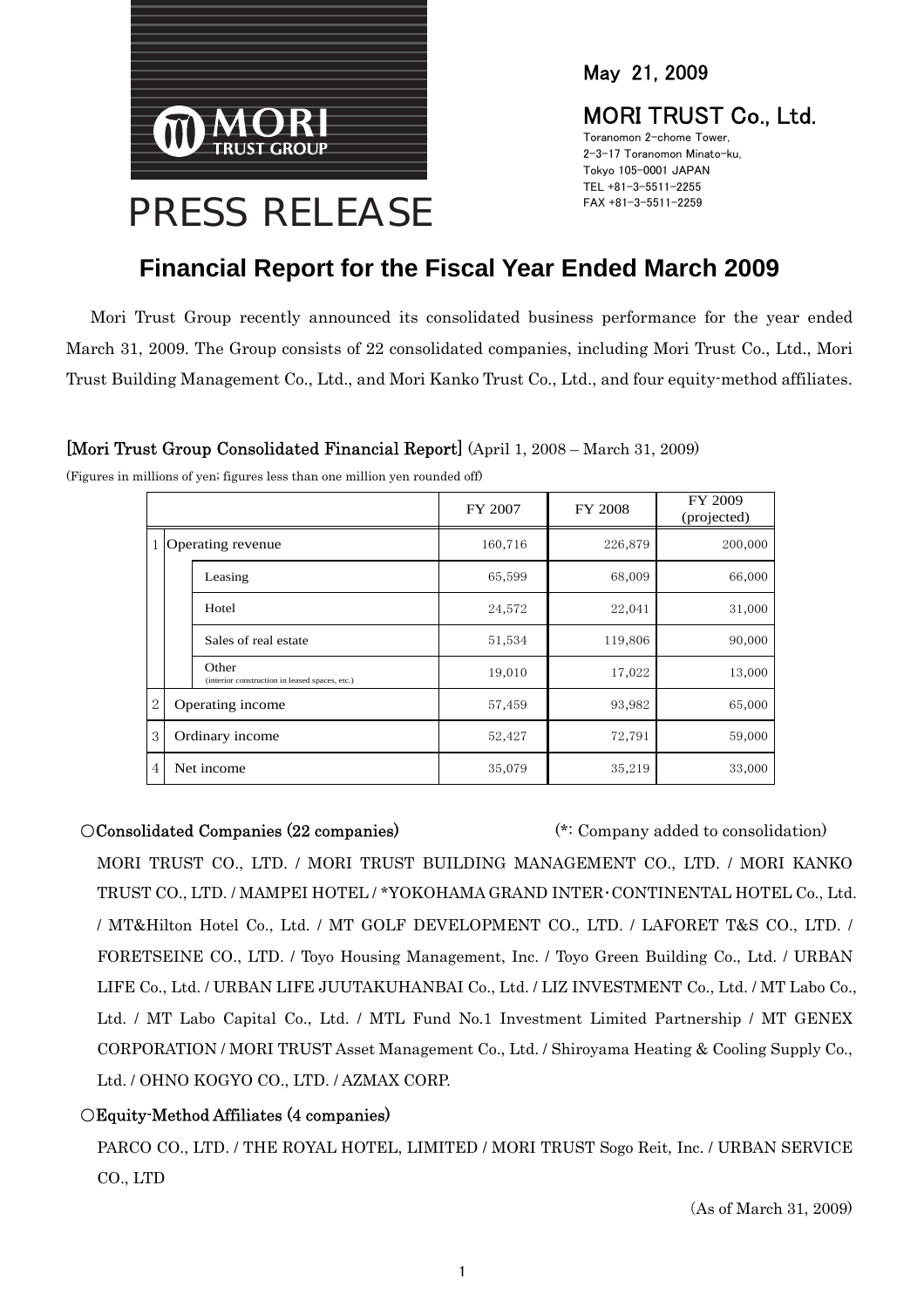- o In the fiscal year ended March 31, 2009, sales reached a record high of 226.8 billion yen. Ordinary income also continued to increase, setting a new record of 72.7 billion yen.
- o Leasing revenues accounted for 68.0 billion yen of total sales, a year-on-year increase that reflects the start of business at Marunouchi Trust Tower Main and the strong office leasing market in the first half of the fiscal year.
- o Hotel revenues declined to 22.0 billion yen, due to the impact of factors including sluggish personal consumption and falling banquet demand in the face of the deteriorating economic situation.
- o Revenues from real estate sales rose to 119.8 billion yen, driven by subsidiaries' condominium sales and sales of buildings owned by Mori Trust.
- o Despite the negative effect on revenues of the spinoff of MT Genex Corp.'s exterior product segment, Mori Trust Building Management construction subcontracting revenues remained steady, contributing to other revenues totaling 17.0 billion yen.
- o Non-operating income and extraordinary income included revenues from the sale of assets, impairment losses, and losses on valuation of inventory assets. As a result, ordinary income totaled 72.7 billion yen, while net income amounted to 35.2 billion yen.

Business performance projections for FY 2009

o For the year ending March 31, 2010, Mori Trust Group is conservatively anticipating a weak office leasing market due to the impact of the economic downturn. Consequently, leasing revenues are forecast to total 66 billion yen. Hotel revenues are projected to increase to 31 billion yen, due to factors including Yokohama Grand Intercontinental Hotel Co., Ltd. shifting from an equity-method affiliate to a consolidated company in December 2008. Revenues from real estate sales are forecast to total 90 billion yen, driven by subsidiaries' condominium sales and property sales associated with asset portfolio changes.

Total revenues are expected to be 200 billion yen, ordinary income is projected to be 59 billion yen, and net income is forecast at 33 billion yen.

Projections contained in this document have been made on the basis of information available when it was released. Due to various unforeseeable factors, actual performance may differ from such projections.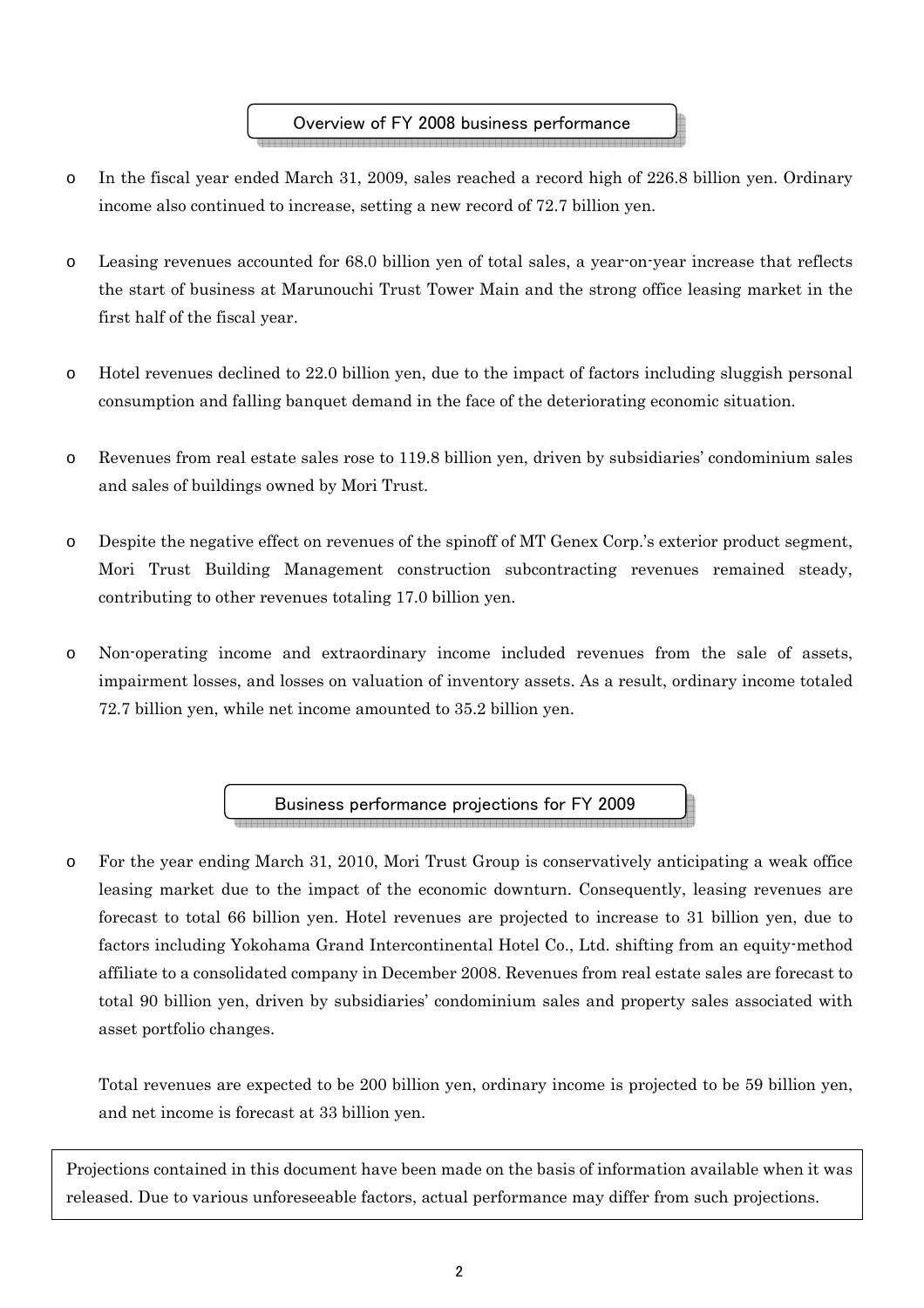## Organizational Changes

### $\diamond$  MT Facility Service changes name to Mori Trust Building Management

In October 2008 MT Facility Service Co., Ltd., which handles overall building management services for buildings owned by Mori Trust Group, changed its name to Mori Trust Building Management Co., Ltd.

## $\diamondsuit$  Mori Trust establishes Real Estate Brokerage Department

In October 2008 Mori Trust established a Real Estate Brokerage Department to handle real estate brokerage and agency services.

## $\diamondsuit$  Yokohama Grand Intercontinental Hotel becomes consolidated company

In December 2008 Mori Trust acquired additional shares in Yokohama Grand Intercontinental Hotel, the company that manages the hotel InterContinental Yokohama Grand, bringing its holding in the company to 58.68 percent and making it a consolidated company of Mori Trust.

## Redevelopment Projects

## ◇ Marunouchi Trust City

In November 2008 Mori Trust completed Marunouchi Trust Tower Main, adjacent to Tokyo Station's Nihonbashi exit and developed under the special urban renaissance district scheme. In conjunction with this, the area was named Marunouchi Trust City.

As well as offices, stores, and restaurants, this large urban complex comprises Shangri-La Hotel, Tokyo, the first location in Japan of the luxury hotel chain Shangri-La Hotels and Resorts (opened March 2009), and TIC Tokyo tourist information center (scheduled to open mid-2009), creating a focal point for international business and tourism.

#### ◇ Sendai Trust City

Mori Trust is currently developing a large urban complex on the site of the former Tohoku Gakuin junior and senior high schools in the Aoba-ku, Ichibancho area of central Sendai, and in June 2008 the area was named Sendai Trust City.

In October 2008 it was decided that the Westin Sendai, the first foreign luxury hotel in the Tohoku region, will open in Sendai Trust Tower. Also housing offices, the tower is scheduled for completion in April 2010. A local office will be set up in mid-2009 to prepare for the opening of business in the tower, which is targeted for August 2010.

In May 2009 a sales office with model units was opened for the Residence Ichibancho, a high-rise residential development scheduled for completion in June 2010 that aims to set a new standard for tower-style living.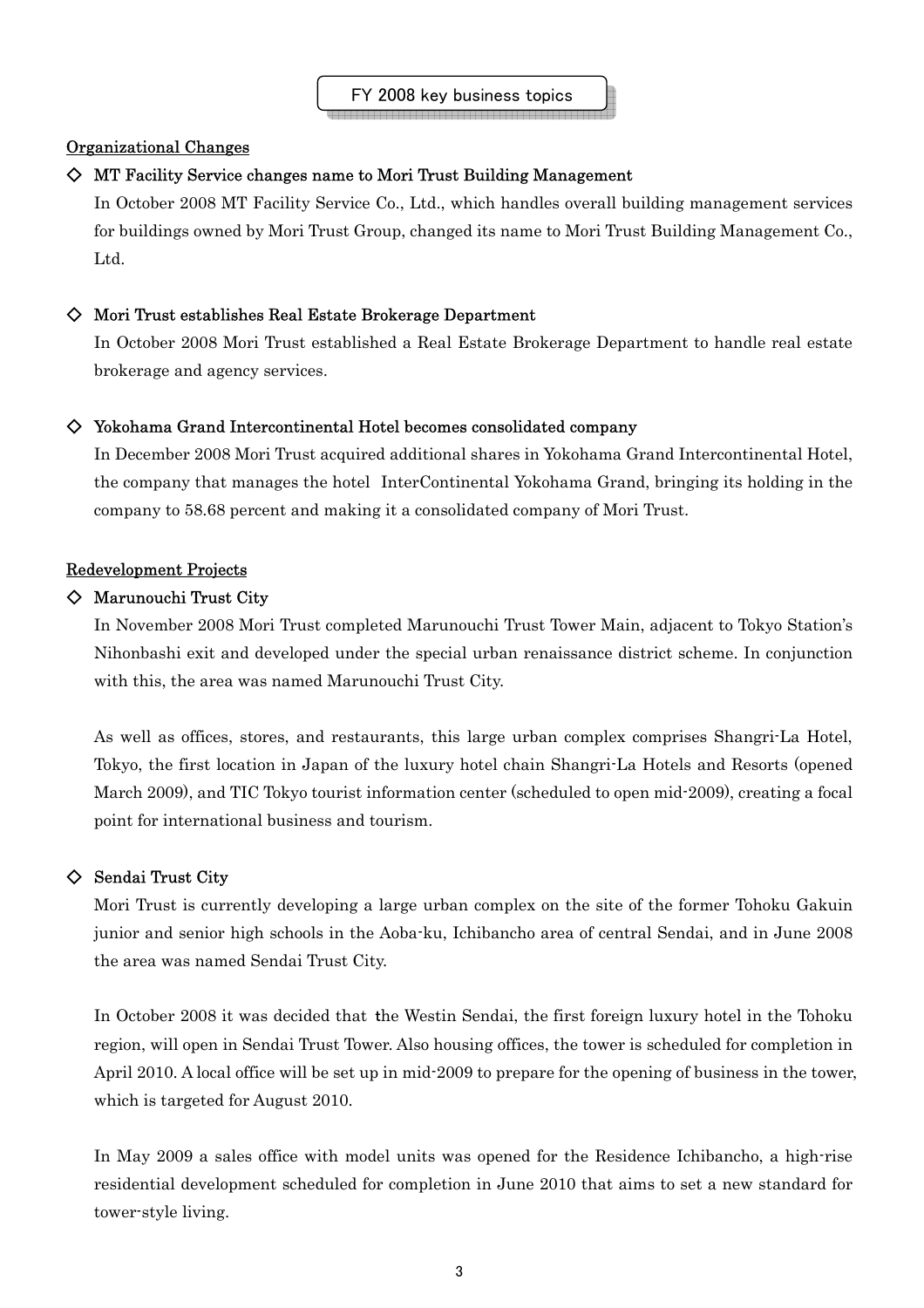## Hotel and Resort Business

## ◇ Laforet Hotels and Resorts

To enhance the Laforet brand, Mori Trust and Mori Kanko Trust are progressively upgrading\* the 14 Laforet Hotels and Resorts facilities. In mid-2009, to celebrate 80 years of diplomatic relations with Canada, these facilities will hold Canada Fair events showcasing popular Canadian leisure activities, cuisine, food products, and merchandise.

\*Key examples of recent upgrades

Refurbishment of guest rooms (including installation of some deluxe rooms), lobbies, restaurants, shops, etc., at Laforet Shuzenji, Laforet Gora, Laforet Yamanakako, Laforet Nasu, Laforet Club Hotel Nakakaruizawa, and other facilities (details differ according to the hotel).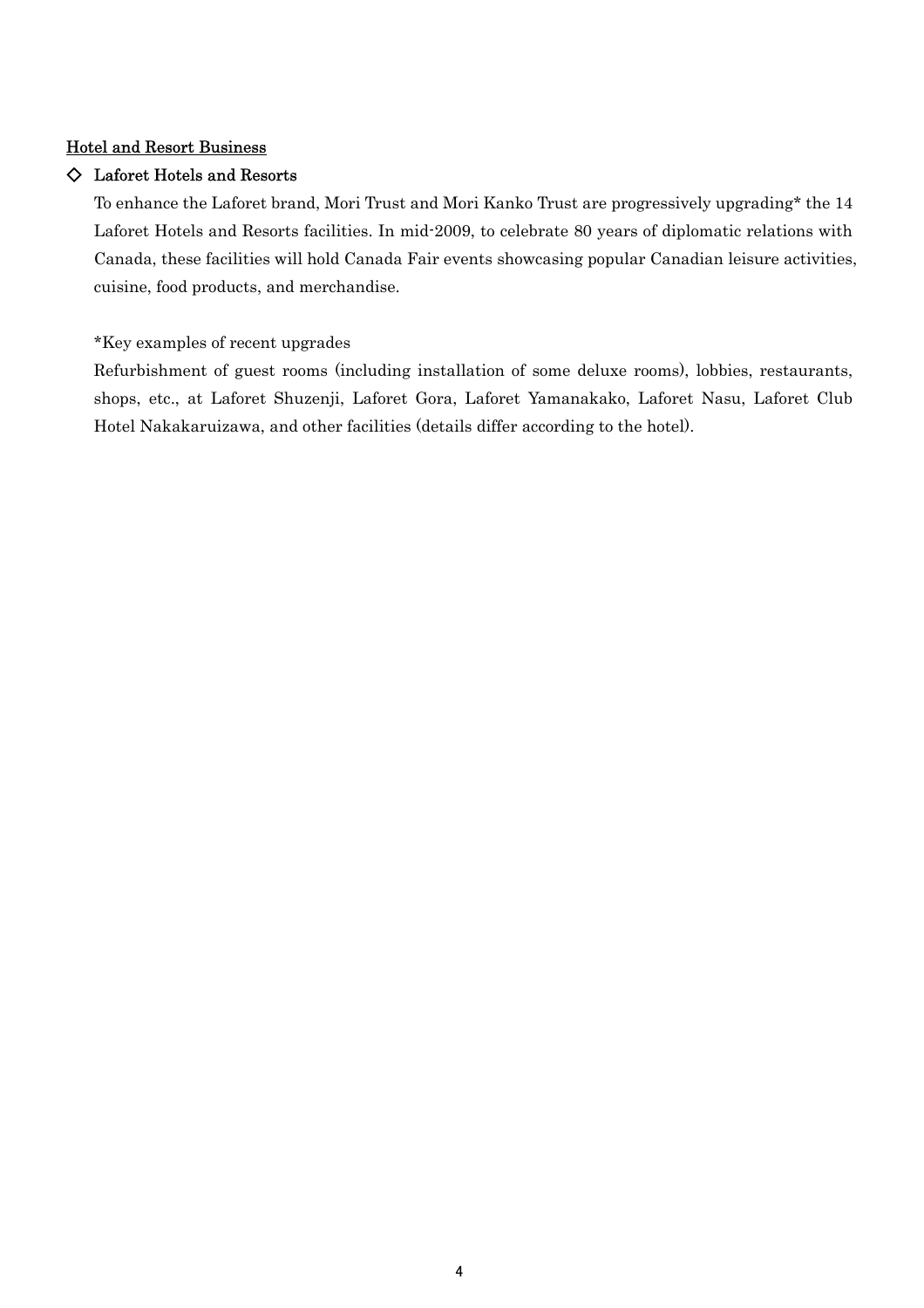## Overview of redevelopment projects

- Multipurpose Redevelopment Project
- Marunouchi Trust City



| Address<br>(Main) 1-8-3 Marunouchi, Chiyoda-ku, Tokyo |                                                 |                            |  |  |
|-------------------------------------------------------|-------------------------------------------------|----------------------------|--|--|
|                                                       | (North) 1-8-1 Marunouchi, Chiyoda-ku, Tokyo     |                            |  |  |
|                                                       |                                                 |                            |  |  |
| Site Area                                             | $12,026.77 \,\mathrm{m}^2$                      |                            |  |  |
| Total floor area                                      | $180,574.94$ m <sup>2</sup>                     |                            |  |  |
|                                                       | Main                                            | North                      |  |  |
| Total floor area                                      | 115,379.68m <sup>2</sup>                        | $65,195.26$ m <sup>2</sup> |  |  |
| Number of floors                                      | 37 stories above                                | 19 stories above           |  |  |
|                                                       | ground, 4 stories                               | ground, 3 stories          |  |  |
|                                                       | below ground                                    | below ground               |  |  |
| Maximum height                                        | 178m                                            | 99.6m                      |  |  |
| Primary use                                           | office $(2-26F)$                                | office $(3-19F)$           |  |  |
|                                                       | hotel $(B1F, 1F, 27-37F)$                       | retail $(1-2F)$            |  |  |
|                                                       | retail (2F)                                     | tourist information        |  |  |
|                                                       |                                                 | center(1F)                 |  |  |
| Building completion November 2008                     |                                                 | September 2003             |  |  |
| Hotel tenant                                          | Shangri-La Hotel, Tokyo                         |                            |  |  |
| Guest room                                            | 202rooms                                        |                            |  |  |
| Restaurant and                                        | Italian restaurant Piacere, Japanese restaurant |                            |  |  |
| bar facilities                                        | Nadaman, The Lobby Lounge                       |                            |  |  |
| Other facilities                                      | Wedding chapel, Ball Room, Meeting facilities,  |                            |  |  |
|                                                       | Horizon Club Lounge,                            |                            |  |  |
|                                                       | CHI spa, Health club, Indoor swimming pool      |                            |  |  |
| March 2009<br>Starting date                           |                                                 |                            |  |  |

#### ■ Sendai Trust City



| Address              |                                                 |                                                   |  |  |
|----------------------|-------------------------------------------------|---------------------------------------------------|--|--|
|                      | 1-9 Ichibancho, Aoba-ku, Sendai, Miyagi         |                                                   |  |  |
|                      | Sendai Trust Tower                              | The Residence Ichibancho                          |  |  |
| Site area            | $13,550.52 \,\mathrm{m}^2$                      | 3,099.49 <sup>2</sup>                             |  |  |
| Total floor area     | Approx. $125,300 \text{ m}^2$                   | $30,359.96$ m <sup>2</sup>                        |  |  |
| Number of floors     |                                                 | 37 stories above ground, 29 stories above ground, |  |  |
|                      | 2 stories below ground                          | 1 stories below ground                            |  |  |
| Maximum height       | Approx. 180m                                    | Approx. 100m                                      |  |  |
| Primary use          | office $(6-26F)$                                | residence                                         |  |  |
|                      | hotel $(1-3F, 25-37F)$                          |                                                   |  |  |
|                      | retail $(1-5F)$                                 |                                                   |  |  |
|                      | Scheduled for completion April 2010 (scheduled) | June 2010 (scheduled)                             |  |  |
| Hotel                | THE WESTIN SENDAI                               |                                                   |  |  |
| Guest room           | 292rooms                                        |                                                   |  |  |
| Restaurant and       | All day dining, Specialty restaurant,           |                                                   |  |  |
| bar facilities       | Lobby lounge                                    |                                                   |  |  |
| Other facilities     | Spa, Wedding chapel, Banquet hall, etc.         |                                                   |  |  |
| <b>Starting Date</b> | August 2010 (scheduled)                         |                                                   |  |  |

The above contents is based on plans as of the date this document was released Plans in i this document subject to change.

## Mori Trust Group: Total floor area leased or managed

#### ○Leased or managed facilities (as of March 2009)

○Leased buildings: Approx. 1,250,000 ㎡ (62buildings)

○Hotel & Resort facilities: 29 hotels (Approx.7,100 guest rooms)

(Laforet Hotels & Resorts 14 locations; MAMPEI HOTEL; CONRAD TOKYO; INTERCONTINENTAL YOKOHAMA GRAND; HOTEL SUNROUTE PLAZA SHINJUKU; Shangri-La Hotel, Tokyo; RIHGA ROYAL HOTELS & Associates Hotels(Capital & Business tie-up partner: 10hotels))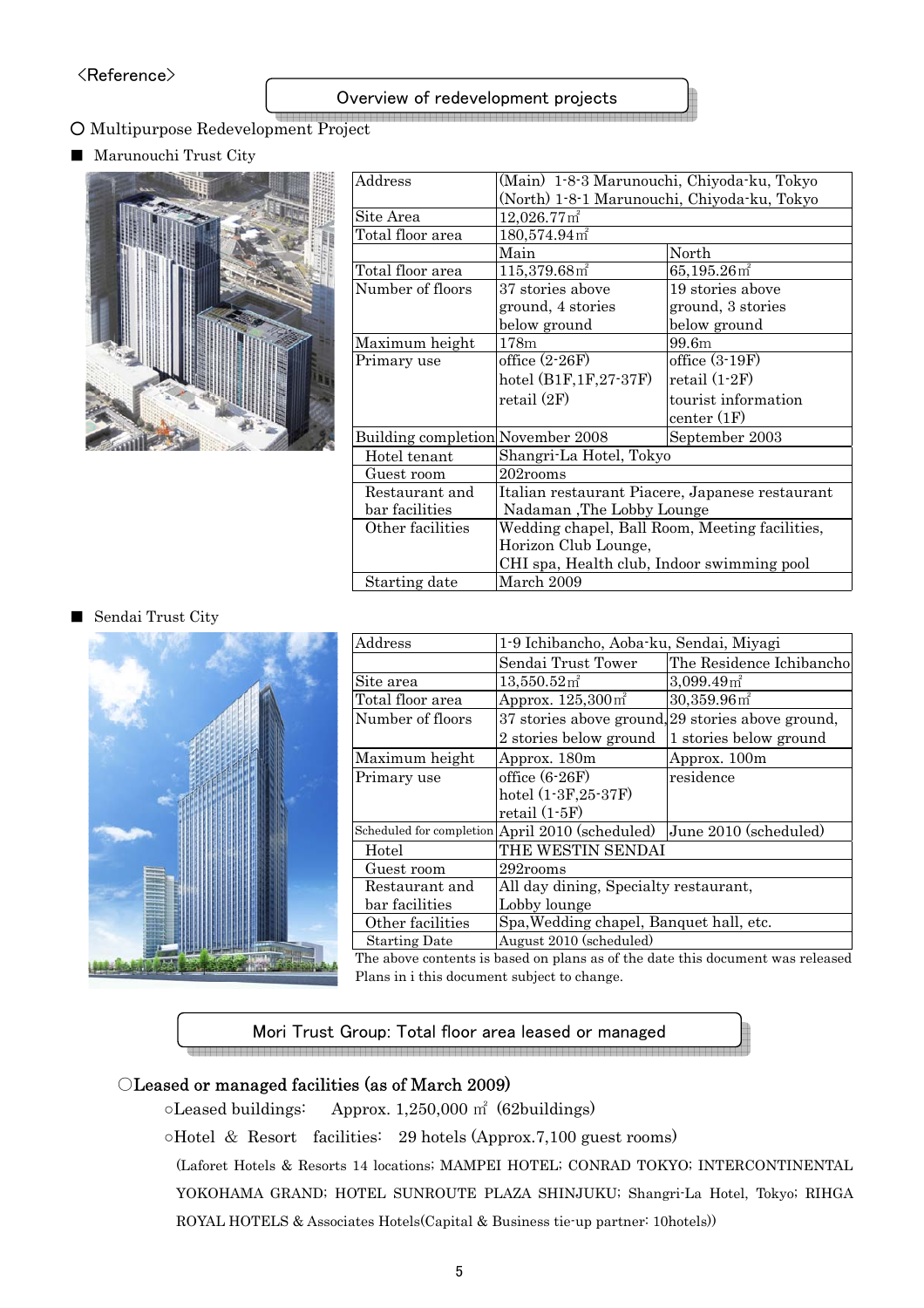## Overview of Hotel & Resort business

#### ■Laforet Hotels & Resorts



#### ■ MAMPEI HOTEL



#### $\blacksquare$  CONRAD TOKYO



## ■ RIHGA ROYAL HOTELS



| Name of Hotel                    | Address                                        | Guest Room, etc.  |
|----------------------------------|------------------------------------------------|-------------------|
| Laforet Shuzenji                 | Izu-shi, Shizuoka                              | 296 Rooms         |
| Laforet Shuzenji & Country club  |                                                | 18 Holls          |
| Laforet Gora                     | Hakone-machi, Ashigarashimo-gun, Kanagawa      | 34 Rooms          |
| Laforet Ito                      | Ito-shi, Shizuoka                              | 84 Rooms          |
| Laforet Yamanakako               | Yamanakako-mura, Minamitsuru-gun, Yamanashi    | 104 Rooms         |
| Laforet Nasu                     | Nasu-machi, Nasu-gun, Tochigi                  | 120 Rooms         |
| Laforet Shirakawa Golf course    | Izumizaki-mura, Nishi-Shirakawa-gun, Fukushima | 18 Holls 48 Rooms |
| Laforet Zao Resort & Spa         | Zao-machi, Katta-gun, Miyagi                   | 197 Rooms         |
| Laforet Club Hotel Nakakaruizawa | Karuizawa-machi, Kita-Saku-gun, Nagano         | 84 Rooms          |
| Laforet Club Hotel Hakubahappo   | Hakuba-mura, Kita-Azumi-gun, Nagano            | 45 Rooms          |
| Laforet Biwako                   | Moriyama-shi, Shiga                            | 272 Rooms         |
| Laforet Nankishirahama           | Shirahama-machi, Nishi-Muro-gun, Wakayama      | 182 Rooms         |
| Hotel Laforet Tokyo              | Shinagawa-ku, Tokyo                            | 248 Rooms         |
| Hotel Laforet Shin-Osaka         | Yodogawa-ku, Osaka-shi, Osaka                  | 332 Rooms         |
| Laforet & Matsuo Golf Club       | Sammu-shi, Chiba                               | 18 Holls          |

| $\operatorname{Address}$ | Karuizawa-cho, Kitasaku-gun, Nagano                                |
|--------------------------|--------------------------------------------------------------------|
| Guest Room               | 88 Rooms                                                           |
| Restaurant               | Main dining room, Chinese restaurant Manzanro,                     |
| and bar                  | Yugyoan Tankuma Kita-mise restaurant specializingin Kyoto cuisine. |
| facilities               | and Kappo Yugyoan, Cafe, Bar,                                      |
| Other facilities         | Function Rooms, Exthetic Salon, Shop, etc.                         |
| <b>Starting Date</b>     | 1894                                                               |
|                          |                                                                    |

| Address              | 1 Higashi-shinbashi, Minato-ku Tokyo                                           |
|----------------------|--------------------------------------------------------------------------------|
| Guest Room           | 290 Rooms (including 68 suites)                                                |
|                      | Restaurant and Gordon Ramsay at Conrad Tokyo (French), Cerise by Gordon Ramsay |
| and bar              | (Brasserie), China Blue (Chinese), Kazahana (Japanese),                        |
| facilities           | TwentyEight (Bar & Rouge)                                                      |
| Other facilities     | Spa & Fitness, Indoor pool, Banquet rooms, Wedding Chapel, etc.                |
| <b>Starting Date</b> | 2005                                                                           |
|                      |                                                                                |

#### ■RIHGA ROYAL HOTELS

| I∎KIHGA KOYAL HOTELS        |                                        |             |  |  |
|-----------------------------|----------------------------------------|-------------|--|--|
| Name of Hotel               | Address                                | Guest Room  |  |  |
| RIHGA ROYAL HOTEL (Osaka)   | Kita-ku, Osaka                         | 973 Rooms   |  |  |
| RIHGA ROYAL HOTEL Tokyo     | Shinjuku-ku, Tokyo                     | 126 Rooms   |  |  |
| RIHGA ROYAL HOTEL Kyoto     | Shimogyo-ku, Kyoto                     | 484 Rooms   |  |  |
| RIHGA ROYAL HOTEL Hiroshima | Naka-ku, Hiroshima                     | 490 Rooms   |  |  |
| RIHGA ROYAL HOTEL Kokura    | Kokurakita-ku, Kitakyushu-shi, Fukuoka | $295$ Rooms |  |  |
| RIHGA ROYAL HOTEL Niihama   | Niihama-shi, Ehime                     | 94 Rooms    |  |  |
| RIHGA Nakanoshima Inn       | Nishi-ku, Osaka                        | 340 Rooms   |  |  |
| RIHGA ROYAL HOTEL Sakai     | Sakai-shi, Osaka                       | 241 Rooms   |  |  |
| Kuroyon Royal Hotel         | Omachi-shi, Nagano                     | 73 Rooms    |  |  |
| Associates Hotel            |                                        |             |  |  |
| RIHGA Hotel Zest Takamatsu  | Takamatsu-shi, Kagawa                  | 122 Rooms   |  |  |

#### ■ INTERCONTINENTAL YOKOHAMA GRAND



 $\blacksquare$  Shangri-La Hotel, Tokyo



| Address<br>Minato Mirai, Nishi-ku, Yokohama-shi, Kanagawa |                                                                         |  |  |
|-----------------------------------------------------------|-------------------------------------------------------------------------|--|--|
| Guest Room                                                | 594 Rooms                                                               |  |  |
| Restaurant                                                | Chinese restaurant Karyu, Asian bistro Spicy J, French restaurant Azur, |  |  |
| and bar                                                   | Japanese restaurant Nadaman, Italian restaurant La Vela, Lounge & bar   |  |  |
| facilities                                                | Marine Blue, Music lounge, Buffet dining, Pastry shop Seafood bistro    |  |  |
| Other facilities                                          | Spa, Fitness, Banquet Halls, Wedding Chapel, etc.                       |  |  |
| <b>Starting Date</b>                                      | 1991                                                                    |  |  |
| <b>XLease</b>                                             |                                                                         |  |  |
| Address                                                   | 1 Marunouchi, Chiyoda-ku, Tokyo                                         |  |  |
| Guest Room                                                | 202 Rooms                                                               |  |  |
| Restaurant and                                            | Italian restaurant Piacere, Japanese restaurant Nadaman,                |  |  |
| bar facilities                                            | The Lobby Lounge                                                        |  |  |
| Other facilities                                          | Wedding chapel, Ball Room, Meeting facilities, Horizon Club Lounge,     |  |  |
|                                                           | CHI spa, Health club, Indoor swimming pool                              |  |  |
| <b>Starting Date</b>                                      | March 2009                                                              |  |  |

#### [Latest Hotel Project]

#### $\blacksquare$  <br> THE WESTIN SENDAI



| Address              | 1 Ichibancho, Aoba-ku, Sendai, Miyagi                             |
|----------------------|-------------------------------------------------------------------|
| Guest Room           | 292 Rooms                                                         |
|                      | Restaurant and All day dining, Specialty restaurant, Lobby lounge |
| bar facilities       |                                                                   |
| Other facilities     | Spa, Wedding chapel, Banquet hall, etc.                           |
| <b>Starting Date</b> | August 2010 (scheduled)                                           |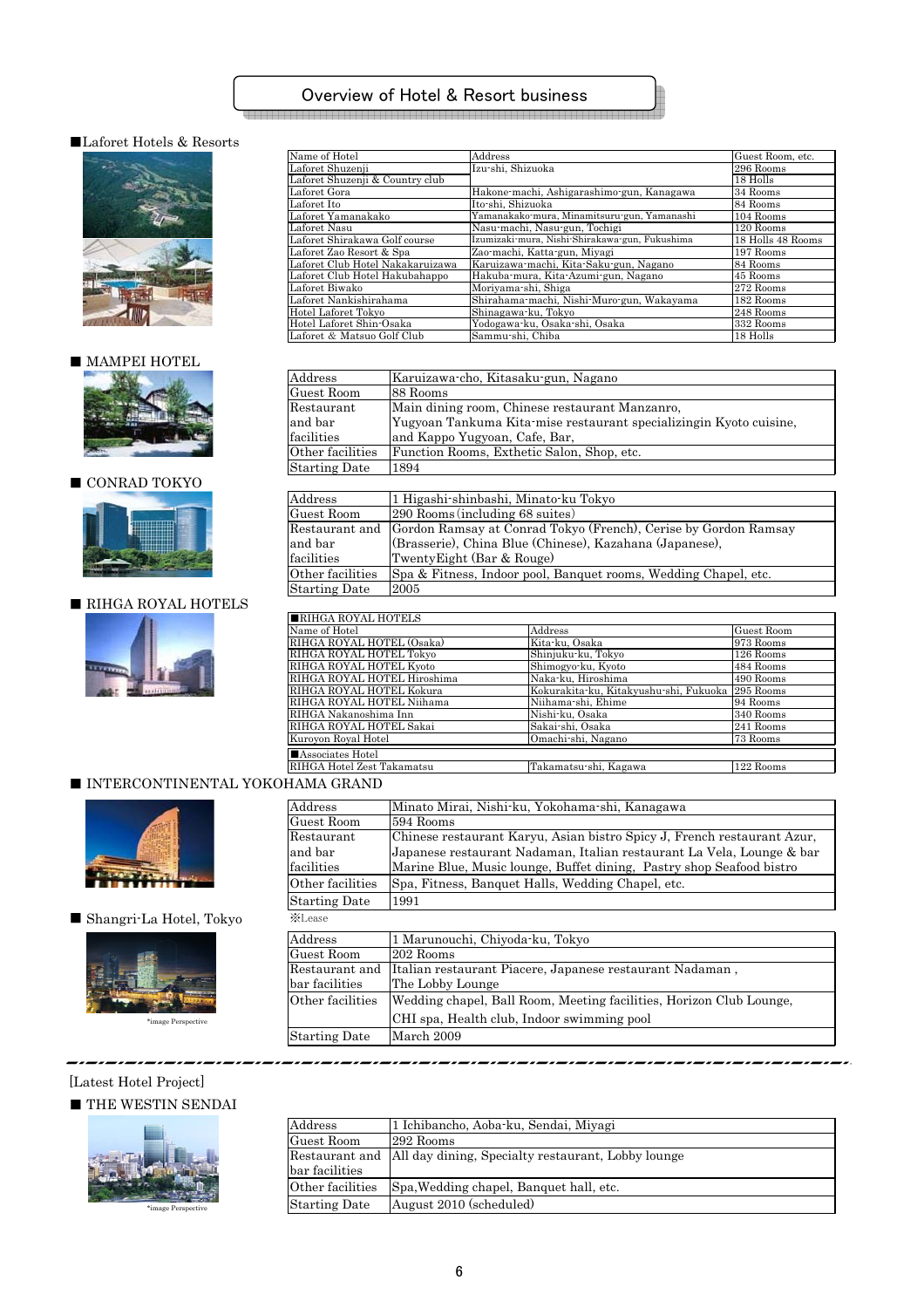# Mori Trust Group: summary of consolidated companies

| MORI TRUST CO., LTD.<br>Location<br>President<br>Established<br>Capital                      | Toranomon, Minato-ku, Tokyo<br>Akira Mori<br>June 10, 1970<br>10 billion yen<br>Business sectors Urban development, hotel management and<br>investment business                                                           | URBAN LIFE Co., Ltd.<br>Location<br>President<br>Established<br>Capital          | Minamisenba, Chuo-ku, Osaka-shi, Osaka<br>Kazuo Sase<br>July 31, 1970<br>3 billion yen<br>Business sectors Development, planning, and sales of condominiums,<br>office buildings and stores                                                                 |
|----------------------------------------------------------------------------------------------|---------------------------------------------------------------------------------------------------------------------------------------------------------------------------------------------------------------------------|----------------------------------------------------------------------------------|-------------------------------------------------------------------------------------------------------------------------------------------------------------------------------------------------------------------------------------------------------------|
| Location<br>President<br>Established<br>Capital<br>Business sectors                          | MORI TRUST BUILDING MANAGEMENT CO., LTD.<br>Toranomon, Minato-ku, Tokyo<br>Kenichi Uchimura<br>April 1, 2002<br>100 million yen<br>Building management business<br>(management of property, facility and interior design) | Location<br>President<br>Established<br>Capital                                  | URBAN LIFE JUUTAKUHANBAI Co., Ltd.<br>Minamisenba, Chuo-ku, Osaka-shi, Osaka<br>Kenkichi Takatsu<br>July 29, 1982<br>300 million yen<br>Business sectors Planning and sales of condominiums, dealing,<br>brokerage of leasing and operations of real estate |
|                                                                                              |                                                                                                                                                                                                                           |                                                                                  |                                                                                                                                                                                                                                                             |
| MORI KANKO TRUST CO., LTD.<br>Location<br>President<br>Established<br>Capital                | Toranomon, Minato-ku, Tokyo<br>Kazuyasu Abe<br>April 3. 2006<br>(date of foundation since incorporation-type company split)<br>2 billion yen<br>Business sectors Operation of Laforet Hotels & Resorts                    | LIZ INVESTMENT Co., Ltd.<br>Location<br>Representative<br>Established<br>Capital | Marunouchi, Chiyoda-ku, Tokyo<br>Shinji Arakawa<br>July 28, 2005<br>3 million yen<br>Business sectors Ownership and leasing of commercial buildings                                                                                                         |
| MAMPEI HOTEL<br>Location<br>Chair<br>General Manager<br>Established<br>Capital               | Toranomon, Minato-ku, Tokyo<br>Yasuharu Sato<br>Yanai Yasutaka<br>1894<br>100 million yen<br>Business sectors Ownership and operation of Mampei Hotel                                                                     | MT Labo Co., Ltd.<br>Location<br>Chair<br>President<br>Established<br>Capital    | Akasaka, Minato-ku, Tokyo<br>Akira Mori<br>Masaki Murata<br>April 3, 2006<br>300 million yen<br>Business sectors Investment banking services                                                                                                                |
| Location<br>President<br>Established<br>Capital<br>Business sectors Management of            | YOKOHAMA GRAND INTER CONTINENTAL HOTEL Co., Ltd.<br>Minato Mirai, Nishi-ku, Yokohama-shi, Kanagawa<br>Nobuyuki Endo<br>May 12, 1988<br>1,631 million yen<br>INTERCONTINENTAL YOKOHAMA GRAND                               | General Partner<br>Established                                                   | MTL Fund No.1 Investment Limited Partnership<br>MT Labo Capital Co., Ltd.<br>August 31, 2007                                                                                                                                                                |
| MT&Hilton Hotel Co., Ltd.<br>Location<br>President<br>Established<br>Capital                 | Toranomon, Minato-ku, Tokyo<br>Kazuhiko Oiwa<br>October 22, 2004<br>20 million yen<br>Business sectors Management of Conrad Tokyo                                                                                         | MT Labo Capital Co., Ltd.<br>Location<br>President<br>Established<br>Capital     | Akasaka, Minato-ku, Tokyo<br>Hidemitsu Mori<br>December 3, 2007<br>50 million yen<br>Business sectors Management of investment fund                                                                                                                         |
| MT GOLF DEVELOPMENT CO., LTD.<br>Location<br>President<br>Established<br>Capital             | Toranomon, Minato-ku, Tokyo<br>Toshio Komatsu<br>November 19, 2004<br>100 million yen<br>Business sectors Ownership and Operation of Laforet &<br>Matsuo Golf Club                                                        | MT GENEX CORPORATION<br>Location<br>President<br>Established<br>Capital          | Shinbashi, Minato-ku, Tokyo<br>Hitoshi Suzuki<br>October 1945<br>Approx. 1,072 million ven<br>Business sectors Facelift of building and housing, and parking<br>operation management, etc.                                                                  |
| LAFORET T&S CO., LTD.<br>Location<br>President<br>Established<br>Capital<br>Business sectors | Nihonbashihoncho, Chuo-ku, Tokyo<br>Ryoji Tanaka<br>May 9, 1970<br>55 million yen<br>Sales and planning for domestic and overseas<br>organized travel and other various services<br>industries                            | Location<br>President<br>Established<br>Capital                                  | MORI TRUST Asset Management Co., Ltd.<br>Akasaka, Minato-ku, Tokyo<br>Satoshi Horino<br>February 28, 2000<br>400 million yen<br>Business sectors Operation of real estate investment trusts                                                                 |
| FORETSEINE CO., LTD.<br>Location<br>President<br>Established<br>Capital                      | Toranomon, Minato-ku, Tokyo<br>Nobuo Konomi<br>August 7, 2001<br>550 million yen<br>Business sectors Plannning, development and sales of urban residence                                                                  | Location<br>President<br>Established<br>Capital                                  | Shiroyama Heating & Cooling Supply Co., Ltd.<br>Toranomon, Minato-ku, Tokyo<br>Akira Mori<br>November 6, 1989<br>300 million yen<br>Business sectors Local heating and cooling services<br>in the Shiroyama Garden and adjacent area                        |
| Toyo Housing Management, Inc.<br>Location<br>President<br>Established<br>Capital             | Roppongi, Minato-ku, Tokyo<br>Nobuo Konomi<br>November 27, 1979<br>10 million yen<br>Business sectors Leasing management and operations of real estate                                                                    | OHNO KOGYO CO., LTD.<br>Location<br>Chair<br>Established<br>Capital              | Kyobashi, Chuo-ku, Tokyo<br>Akira Mori<br>August 1, 1937<br>50 million yen<br>Business sectors Leasing management and operation of real estate,<br>and steel operation                                                                                      |
| Toyo Green Building Co., Ltd.<br>Location<br>President<br>Established<br>Capital             | Toranomon, Minato-ku, Tokyo<br>Nobuo Konomi<br>March 1, 1978<br>90 million yen<br>Business sectors Condominium management service                                                                                         | AZMAX CORP.<br>Location<br>President<br>Established<br>Capital                   | Kyobashi, Chuo-ku, Tokyo<br>Michinobu Mizobe<br>August 11, 1947<br>499 million yen<br>Business sectors Manufacturing and selling cold drawn<br>special steel shapes                                                                                         |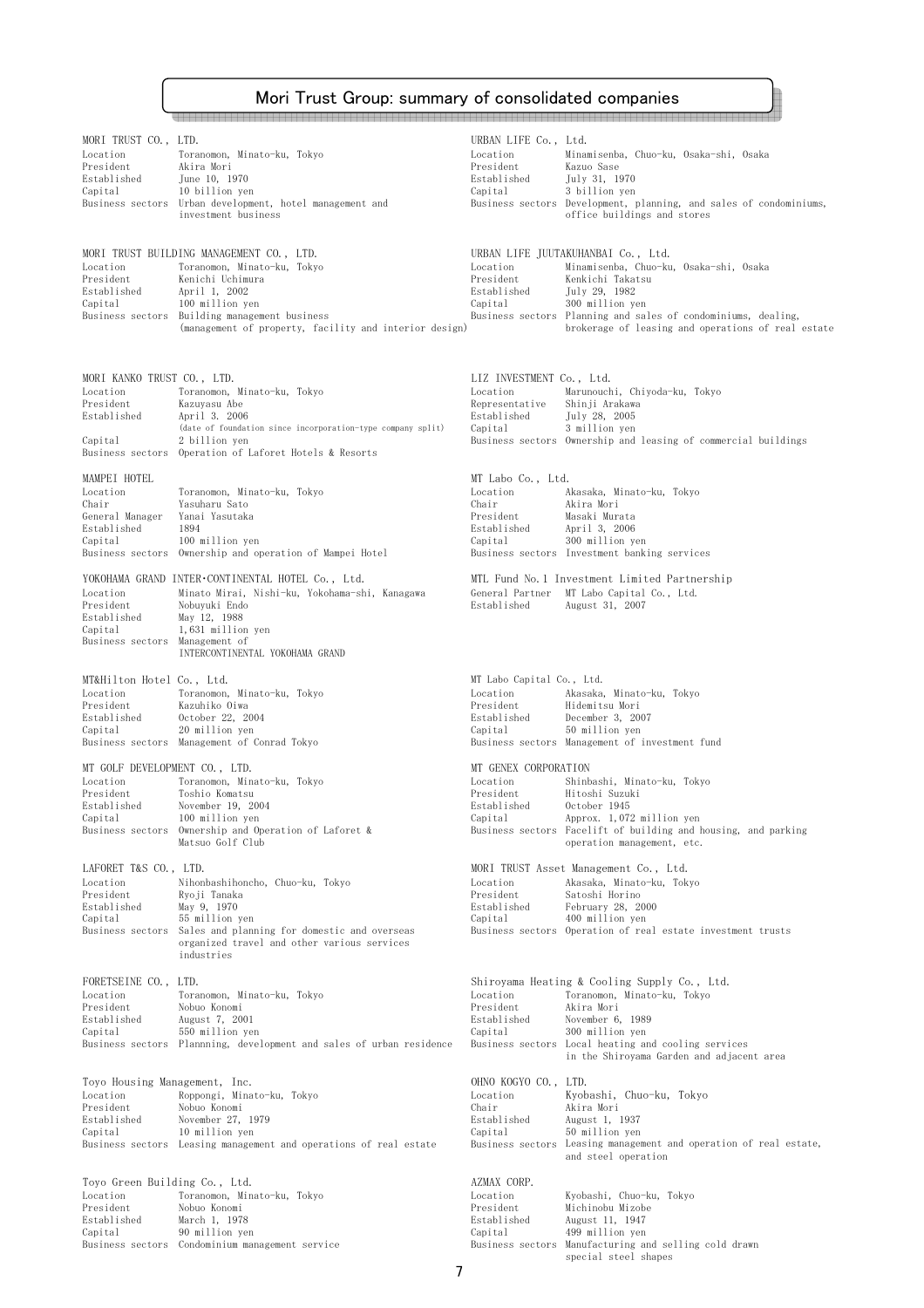## Mori Trust Group: summary of equity-method affiliates

| PARCO CO., LTD. |                                                      |                                                    | MORI TRUST Sogo Reit, Inc. |                                                                                                           |
|-----------------|------------------------------------------------------|----------------------------------------------------|----------------------------|-----------------------------------------------------------------------------------------------------------|
| Location        | Shinsen-cho, Shibuya-ku, Tokyo                       |                                                    | Location                   | Akasaka, Minato-ku, Tokvo                                                                                 |
| Established     | February 13, 1953                                    |                                                    | Established                | October 2, 2001                                                                                           |
|                 | Business sectors Development, operation, consulting, | and property management for shopping centers, etc. |                            | Business sectors Investment in real estate and asset-backed<br>securities investing primarily in real est |

THE ROYAL HOTEL, LIMITED

| Location    | Nakanoshima, kita-ku, Osaka-shi, Osaka                  | Location    | Minamisenba, Chuo-ku, Osaka-shi, Osaka              |
|-------------|---------------------------------------------------------|-------------|-----------------------------------------------------|
| Established | March 14, 1932                                          | Established | April 5, 1979                                       |
|             | Business sectors Hotel management centered on lodgment, |             | Business sectors General management of condominiums |
|             | banquet and restaurant, and hotel                       |             | and other buildings, etc.                           |
|             | incidental business                                     |             |                                                     |

<br>제품은 조직 등을 보호하고 있습니다.<br>제품은 조직 등을 보호하고 있습니다.

| Shinsen-cho, Shibuya-ku, Tokyo<br>Februarv 13. 1953<br>Development, operation, consulting,<br>and property management for shopping centers, etc. | MORI TRUST Sogo Reit, Inc.<br>Location<br>Established | Akasaka, Minato-ku, Tokvo<br>October 2, 2001<br>Business sectors Investment in real estate and asset-backed<br>securities investing primarily in real estate |
|--------------------------------------------------------------------------------------------------------------------------------------------------|-------------------------------------------------------|--------------------------------------------------------------------------------------------------------------------------------------------------------------|
| LIMITED.                                                                                                                                         | URBAN SERVICE CO., LTD.                               |                                                                                                                                                              |

120000000000000000000000

8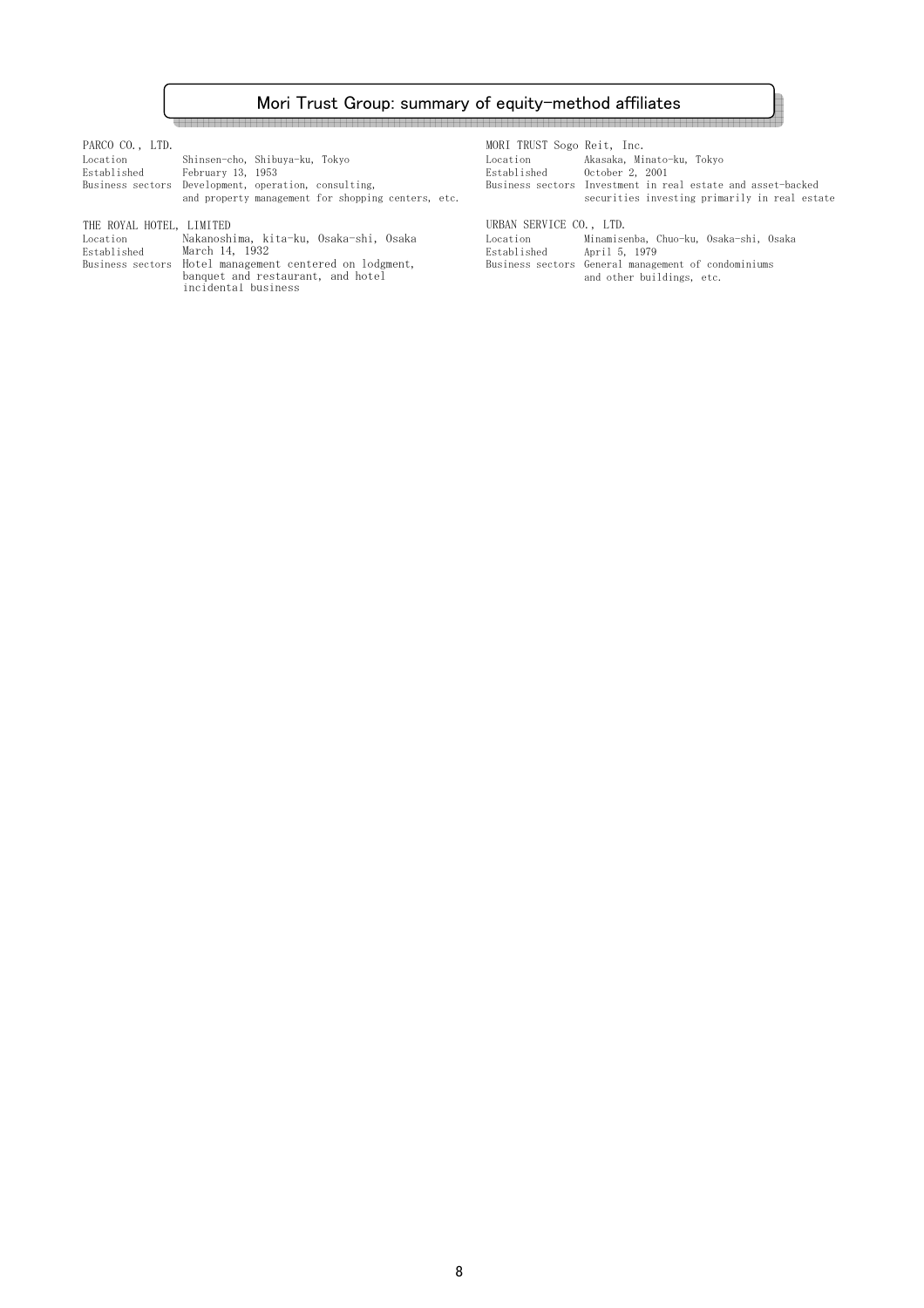# Consolidated Financial Statements (As of March 31, 2009)

Consolidated Financial Statements (As of March 31, 2009)

## Consolidated Balance Sheets

## MORI TRUST CO., LTD.  $(\frac{1}{2} \text{ millions})$

|               |                                                                     | 2009              | , כווטווווווד ד<br>2008 |
|---------------|---------------------------------------------------------------------|-------------------|-------------------------|
| <b>Assets</b> |                                                                     |                   |                         |
|               | I. Current assets                                                   |                   |                         |
|               | 1 Cash and deposits                                                 | 14,895            | 16,376                  |
|               | 2 Notes and accounts receivable-trade                               | 5,083             | 4,344                   |
|               | 3 Short-term investment securities                                  | 14,633            | 3,697                   |
|               | 4 Real estate for sale                                              |                   | 91,947                  |
|               | (1) Real estate for sale                                            | 60,774            |                         |
|               | (2) Real estate for sale in process                                 | 34,388            |                         |
|               | (3) Real estate for development                                     | 7,791             |                         |
|               | 5 Other inventories                                                 | 2,972             | 2,290                   |
|               | 6 Deferred tax assets                                               | 2,650             | 1,267                   |
|               | 7 Other                                                             | 10,405            | 9,573                   |
|               | Allowance for doubtful accounts                                     | $\triangle$ 3,794 | $\triangle$ 49          |
|               | <b>Total current assets</b>                                         | 149,798           | 129,448                 |
|               | II. Noncurrent assets                                               |                   |                         |
|               | 1 Property, plant and equipment                                     |                   |                         |
|               | (1) Buildings and structures, net                                   | 157,200           | 130,999                 |
|               | (2) Machinery, equipment and vehicles, net                          | 1,927             | 1,762                   |
|               | $(3)$ Land                                                          | 509,312           | 539,122                 |
|               | (4) Golf courses                                                    | 1,489             | 3,248                   |
|               | (5) Construction in progress                                        | 8,119             | 20,788                  |
|               | $(6)$ Other                                                         | 1,725             | 1,530                   |
|               | Total property, plant and equipment                                 | 679,775           | 697,452                 |
|               | 2 Intangible assets                                                 |                   |                         |
|               | (1) Leasehold right                                                 | 6,293             | 6,366                   |
|               | (2) Goodwill                                                        | 983               | 1,509                   |
|               | $(3)$ Other                                                         | 1,339             | 1,613                   |
|               | Total intangible assets                                             | 8,616             | 9,490                   |
|               | 3 Investments and other assets                                      |                   |                         |
|               | (1) Investment securities                                           | 11,084            | 20,349                  |
|               | Investments in unconsolidated subsidiaries and<br>(2)<br>affiliates | 71,534            | 52,525                  |
|               | (3) Long-term loans receivable                                      | 1,449             | 1,496                   |
|               | (4) Deferred tax assets                                             | 890               | 374                     |
|               | (5) Guarantee deposits                                              | 11,571            | 11,094                  |
|               | $(6)$ Other                                                         | 2,128             | 2,086                   |
|               | Allowance for doubtful accounts                                     | $\triangle$ 314   | $\Delta$ 142            |
|               | Total investments and other assets                                  | 98,344            | 87,785                  |
|               | Total noncurrent assets                                             | 786,736           | 794,728                 |
|               | <b>Total assets</b>                                                 | 936,534           | 924,177                 |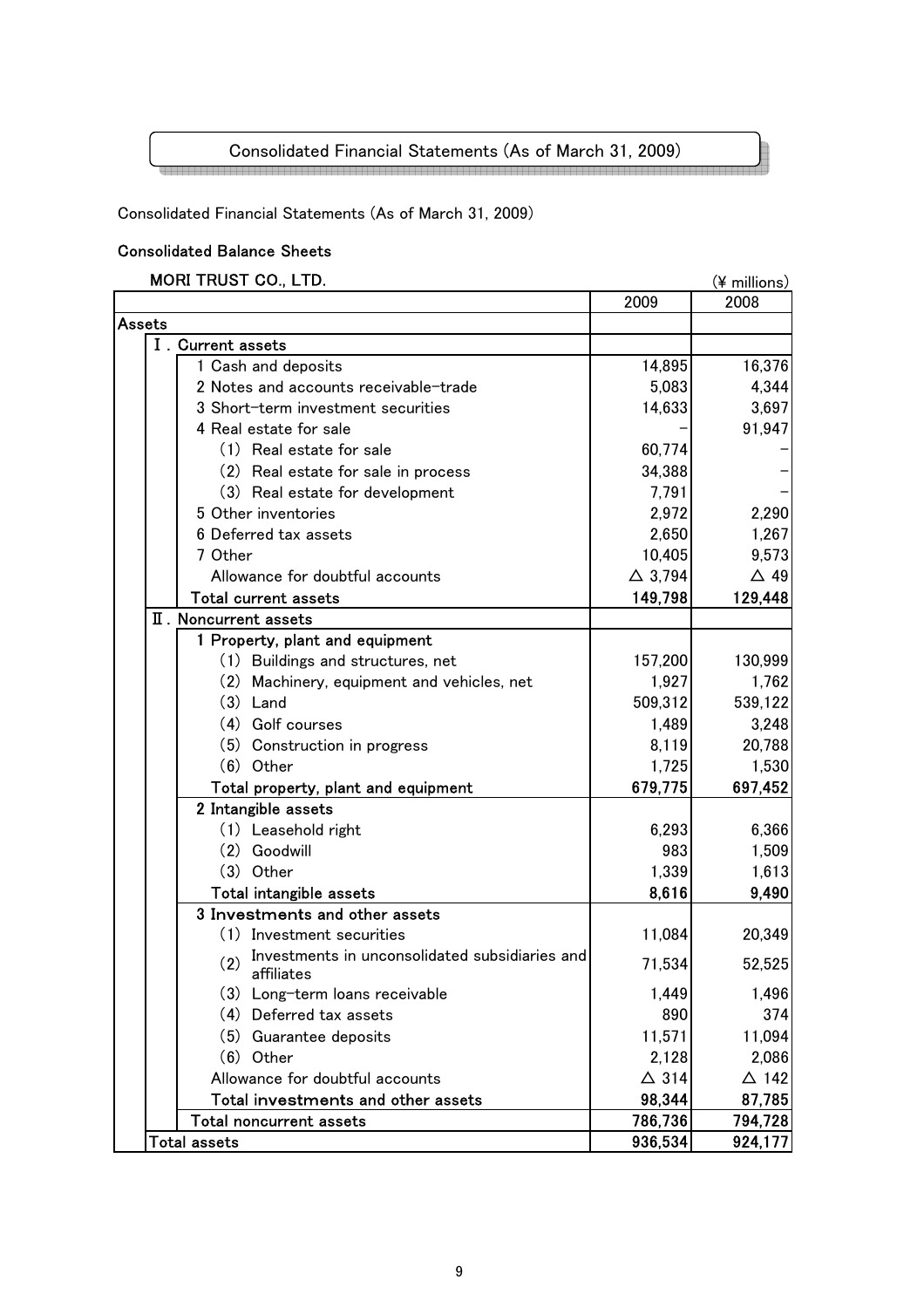## MORI TRUST CO., LTD.

|                                                         | 2009               | 2008               |
|---------------------------------------------------------|--------------------|--------------------|
| <b>Liabilities</b>                                      |                    |                    |
| I. Current liabilities                                  |                    |                    |
| 1 Notes and accounts payable-trade                      | 13,360             | 9,224              |
| 2 Short-term loans payable                              | 210,113            | 196,310            |
| 3 Current portion of long-term loans payable            | 81,900             | 122,474            |
| 4 Accounts payable-other                                | 4,037              | 3,199              |
| 5 Income taxes payable                                  | 27,829             | 6,829              |
| 6 Accrued expenses                                      | 1,813              | 1,836              |
| 7 Advances received                                     | 8,393              | 9,507              |
| 8 Deposits received                                     | 1,028              | 917                |
| 9 Provision for bonuses                                 | 426                | 446                |
| 10 Provision for directors' bonuses                     |                    | 19                 |
| 11 Other                                                | 297                | 302                |
| <b>Total current liabilities</b>                        | 349,201            | 351,067            |
| II. Noncurrent liabilities                              |                    |                    |
| 1 Long-term loans payable                               | 250,489            | 264,784            |
| 2 Long-term lease deposited                             | 60,274             | 62,665             |
| 3 Long-term guarantee deposited                         | 65,907             | 64,945             |
| 4 Long-term deposits received                           | 300                | 1,359              |
| 5 Deferred tax liabilities                              | 6,001              | 8,614              |
| 6 Provision for retirement benefits                     | 3,246              | 2,759              |
| 7 Other                                                 | 372                | 430                |
| <b>Total noncurrent liabilities</b>                     | 386,593            | 405,558            |
| <b>Total liabilities</b>                                | 735,795            | 756,626            |
| <b>Net assets</b>                                       |                    |                    |
| I. Shareholders' equity                                 |                    |                    |
| 1 Capital stock                                         | 10,000             | 10,000             |
| 2 Capital surplus                                       | 6,643              | 6,643              |
| 3 Retained earnings                                     | 200,392            | 166,781            |
| 4 Treasury stock                                        | $\triangle$ 21,096 | $\triangle$ 21,096 |
| Total shareholders' equity                              | 195,939            | 162,328            |
| II. Valuation and translation adjustments               |                    |                    |
| 1 Valuation difference on available-for-sale securities | $\triangle$ 384    | $\Delta$ 672       |
| 2 Deferred gains or losses on hedges                    | $\triangle$ 89     | $\Delta$ 101       |
| 3 Foreign currency translation adjustment               | $\Delta$ 65        | 36                 |
| Total valuation and translation adjustments             | $\Delta$ 539       | △ 737              |
| $\mathbf I$ . Minority interests                        | 5,339              | 5,960              |
| Total net assets                                        | 200,739            | 167,551            |
| Total liabilities and net assets                        | 936,534            | 924,177            |